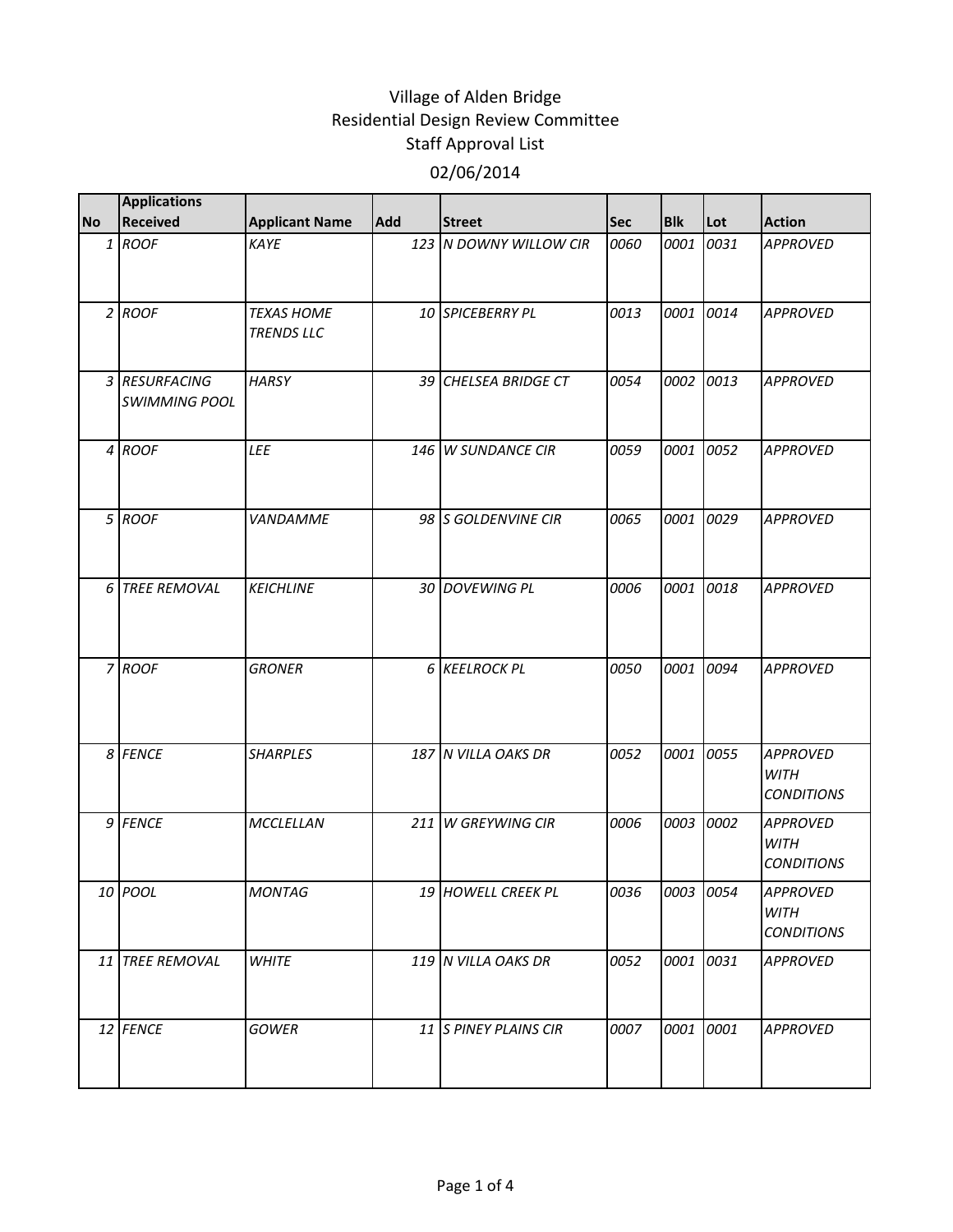|           | <b>Applications</b>     |                       |            |                                     |      |            |      |                                                     |
|-----------|-------------------------|-----------------------|------------|-------------------------------------|------|------------|------|-----------------------------------------------------|
| <b>No</b> | <b>Received</b>         | <b>Applicant Name</b> | <b>Add</b> | <b>Street</b>                       | Sec  | <b>Blk</b> | Lot  | <b>Action</b>                                       |
|           | 13 FENCE                | DE WET                |            | 15 VISTA MILL PL                    | 0011 | 0001       | 0032 | <b>APPROVED</b>                                     |
|           | 14 FENCE                | <b>BROWN</b>          |            | 15 S PINEY PLAINS CIR               | 0007 | 0001       | 0002 | <b>APPROVED</b><br><b>WITH</b><br><b>CONDITIONS</b> |
|           | 15 STORAGE SHED         | <b>BROWN</b>          |            | 15 S PINEY PLAINS CIR               | 0007 | 0001       | 0002 | <b>APPROVED</b><br><b>WITH</b><br><b>CONDITIONS</b> |
|           | 16 ROOF                 | <b>CULOTTA</b>        |            | 3 LEGEND HOLLOW CT                  | 0020 | 0003       | 0022 | <b>APPROVED</b>                                     |
|           | 17 FENCE                | <b>SULLIVAN</b>       | 207        | <b>W GREYWING CIR</b>               | 0006 | 0003       | 0003 | <b>APPROVED</b><br><b>WITH</b><br><b>CONDITIONS</b> |
|           | 18 STORAGE SHED         | <b>MONSON</b>         |            | 98 S HAWTHORNE HOLLOW<br><b>CIR</b> | 0086 | 0001       | 0062 | <b>APPROVED</b><br><b>WITH</b><br><b>CONDITIONS</b> |
|           | 19 ROOF                 | <b>DAVIES</b>         |            | 30 NOBLE BEND DR                    | 0049 | 0001       | 0023 | <b>APPROVED</b>                                     |
|           | 20 ROOF                 | NG                    |            | 123 N BETHANY BEND CIR              | 0036 | 0003       | 0035 | <b>APPROVED</b>                                     |
|           | 21 ROOF                 | <b>TIETZE</b>         |            | 131 N BETHANY BEND CIR              | 0036 | 0003       | 0037 | <b>APPROVED</b>                                     |
|           | 22 ROOM ADDITION        | PAULA                 | 30         | <b>BROADWEATHER PL</b>              | 0050 | 0001       | 0082 | <b>APPROVED</b><br>WITH<br><i>CONDITIONS</i>        |
|           | 23 PATIO COVER          | PAULA                 |            | 30 BROADWEATHER PL                  | 0050 | 0001       | 0082 | <b>APPROVED</b><br><b>WITH</b><br><b>CONDITIONS</b> |
|           | 24 SUMMER KITCHEN PAULA |                       |            | 30 BROADWEATHER PL                  | 0050 | 0001       | 0082 | <b>APPROVED</b><br>WITH<br><b>CONDITIONS</b>        |
|           | 25 FIREPLACE            | PAULA                 |            | 30 BROADWEATHER PL                  | 0050 | 0001       | 0082 | <b>APPROVED</b><br>WITH<br><b>CONDITIONS</b>        |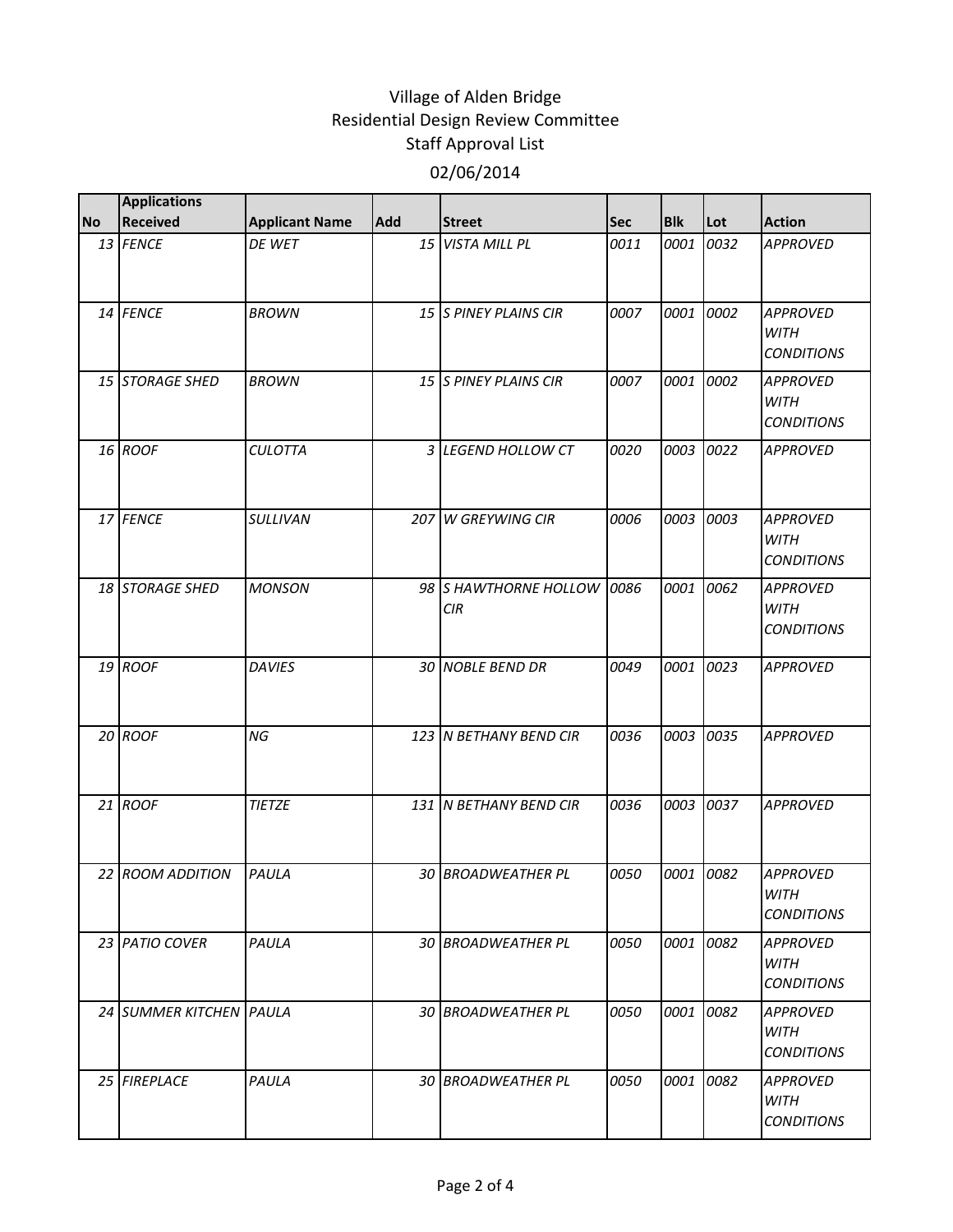|           | <b>Applications</b>            |                       |            |                        |      |            |      |                                                     |
|-----------|--------------------------------|-----------------------|------------|------------------------|------|------------|------|-----------------------------------------------------|
| <b>No</b> | <b>Received</b>                | <b>Applicant Name</b> | <b>Add</b> | <b>Street</b>          | Sec  | <b>Blk</b> | Lot  | <b>Action</b>                                       |
|           | 26 ROOF                        | <b>SMITH</b>          |            | 150 E GREEN GABLES CIR | 0009 | 0003       | 0049 | <b>APPROVED</b>                                     |
|           | 27 COLOR CHANGE                | <b>DONIGAN</b>        |            | 26 S PINEY PLAINS CIR  | 0007 | 0002       | 0007 | <b>APPROVED</b>                                     |
|           | 28 PLAY STRUCTURE              | <b>KACHER</b>         |            | 39 WEBB CREEK PL       | 0046 | 0001       | 0010 | <b>APPROVED</b>                                     |
|           | 29 PATIO                       | <b>KACHER</b>         |            | 39 WEBB CREEK PL       | 0046 | 0001       | 0010 | <b>APPROVED</b>                                     |
|           | 30 ROOF                        | <b>WEINTHAL</b>       |            | 94 S GOLDENVINE CIR    | 0065 | 0001       | 0030 | <b>APPROVED</b>                                     |
|           | 31 FENCE                       | <b>MOYNIHAN</b>       |            | 207 LATTICE GATE ST    | 0055 | 0001       | 0023 | <b>APPROVED</b><br><b>WITH</b><br><b>CONDITIONS</b> |
|           | 32 FENCE                       | PAULA                 |            | 30 BROADWEATHER PL     | 0050 | 0001       | 0082 | <b>APPROVED</b>                                     |
|           | 33 SUMMER KITCHEN BIENVENU III |                       |            | 19 S PINEY PLAINS CIR  | 0007 | 0001       | 0003 | <b>APPROVED</b><br><b>WITH</b><br><b>CONDITIONS</b> |
|           | 34 ROOF                        | <b>WALLACE</b>        |            | 83 PLEASANT BEND PL    | 0023 | 0001       | 0002 | <b>APPROVED</b>                                     |
|           | 35 ROOF                        | <b>TASSONE</b>        |            | 35 GINGER BAY PL       | 0003 | 0003       | 0045 | <b>APPROVED</b>                                     |
|           | 36 STORAGE SHED                | <b>NELSON</b>         |            | 64 N WINTERPORT CIR    | 0005 | 0001       | 0038 | <b>APPROVED</b><br>WITH<br><i>CONDITIONS</i>        |
|           | 37 ROOF                        | <b>KNOPP</b>          |            | 22 N GOLDENVINE CIR    | 0065 | 0001       | 0049 | <b>APPROVED</b>                                     |
|           | 38 FENCE                       | <b>HOVLAND</b>        |            | 10 CANDLESPICE PL      | 0064 | 0001       | 0001 | <b>APPROVED</b><br><b>WITH</b><br><b>CONDITIONS</b> |